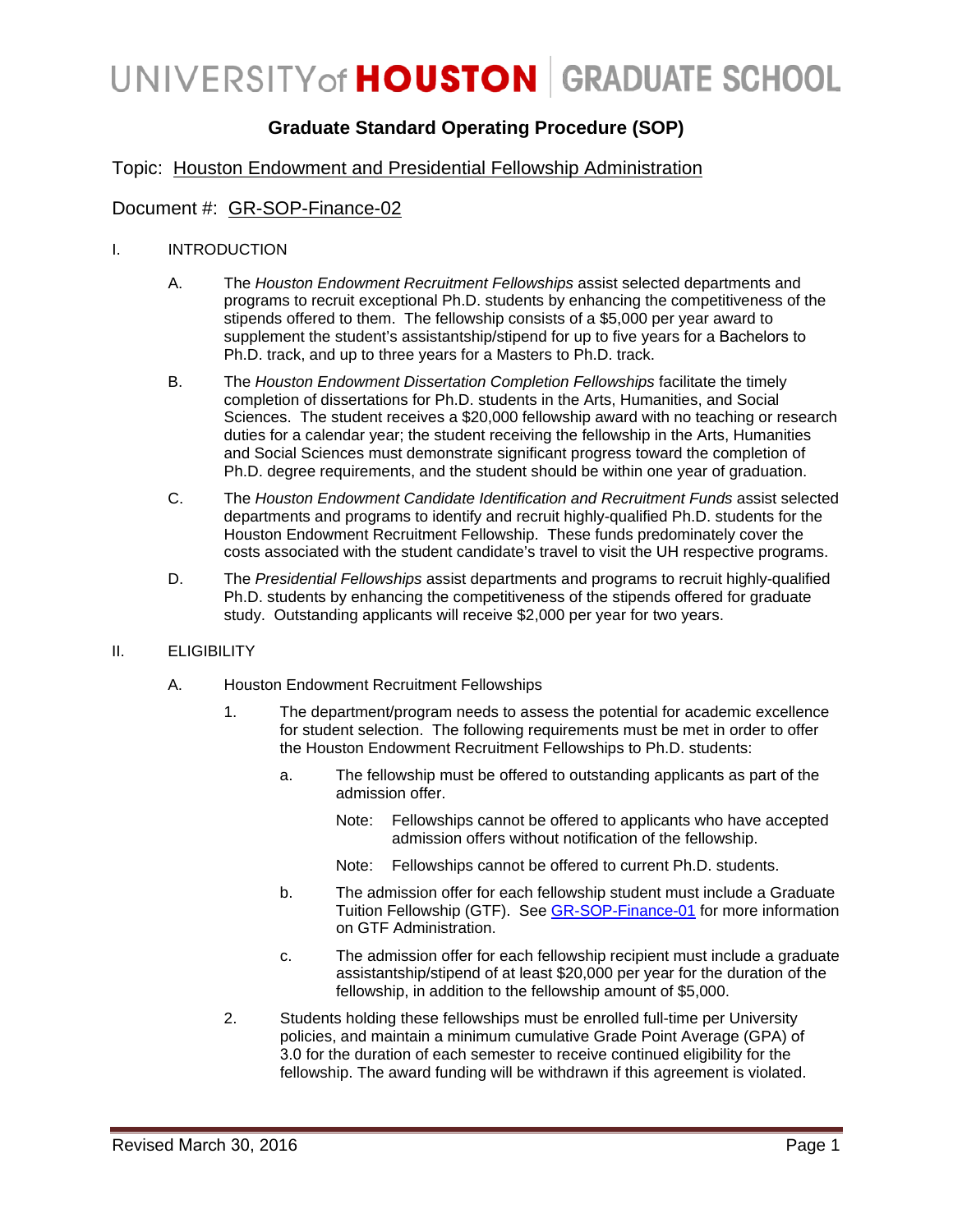- B. Houston Endowment Dissertation Completion Fellowships
	- 1. The fellowship is given in the sixth year of the Bachelors to Ph.D. study, or in the fourth year of the Masters to Ph.D. study at the latest.
	- 2. Students qualifying for this fellowship must maintain a minimum cumulative GPA of 3.0.
	- 3. Students must be a recipient of GTF. Please see [GR-SOP-Finance-01](http://www.uh.edu/graduate-school/forms/GTF_SOP.pdf) for more information on the process.
	- 4. Students cannot be employed by the University of Houston (or employed anywhere else) for the duration of the fellowship. The award will be withdrawn if this condition is violated.
	- 5. Students cannot be involved in any teaching or research activities outside of his or her dissertation topic.
	- 6. Students will not be eligible for GTF funding after the completion of this fellowship.
- C. Houston Endowment Candidate Identification and Recruitment Funds
	- 1. Recruitment yields are determined by the college, based on applicant information by the deadline for admission.
	- 2. The college arranges for applicants to visit the University of Houston via established Houston Endowment travel funds, and also track applicants that did not visit the campus using Houston Endowment support.
- D. The criterion for Presidential Fellowships involves the applicant's potential for academic excellence in a Ph.D. program. The following requirements must be met to offer a Presidential Fellowship to an applicant:
	- 1. The fellowship must be offered to applicants as part of the admission offer.
		- Note: Fellowships cannot be offered to applicants who have accepted admission offers without notification of the fellowship.
		- Note: Presidential fellowships cannot be offered to current Ph.D. students.
	- 2. The admission offer must include a GTF.
	- 3. The admission offer for each fellowship recipient must include a 9- or 12-month competitive graduate assistantship/stipend.
	- 4. Students who possess this fellowship must:
		- a. Be enrolled full-time per University policies, and
		- b. Maintain a minimum cumulative GPA of 3.0 for the duration of the two academic years that the fellowship is held.
		- c. The award funding will be withdrawn if this agreement is violated.

#### III. ADMINISTRATION

- A. Houston Endowment Recruitment Fellowships
	- 1. Fellowship budgets are allocated to the colleges at the beginning of the corresponding admission cycles.
	- 2. The funds are transferred to the colleges when the fellowship recipients enroll into corresponding programs and the college's reporting requirements are satisfied (see Section III[.E\)](#page-2-0).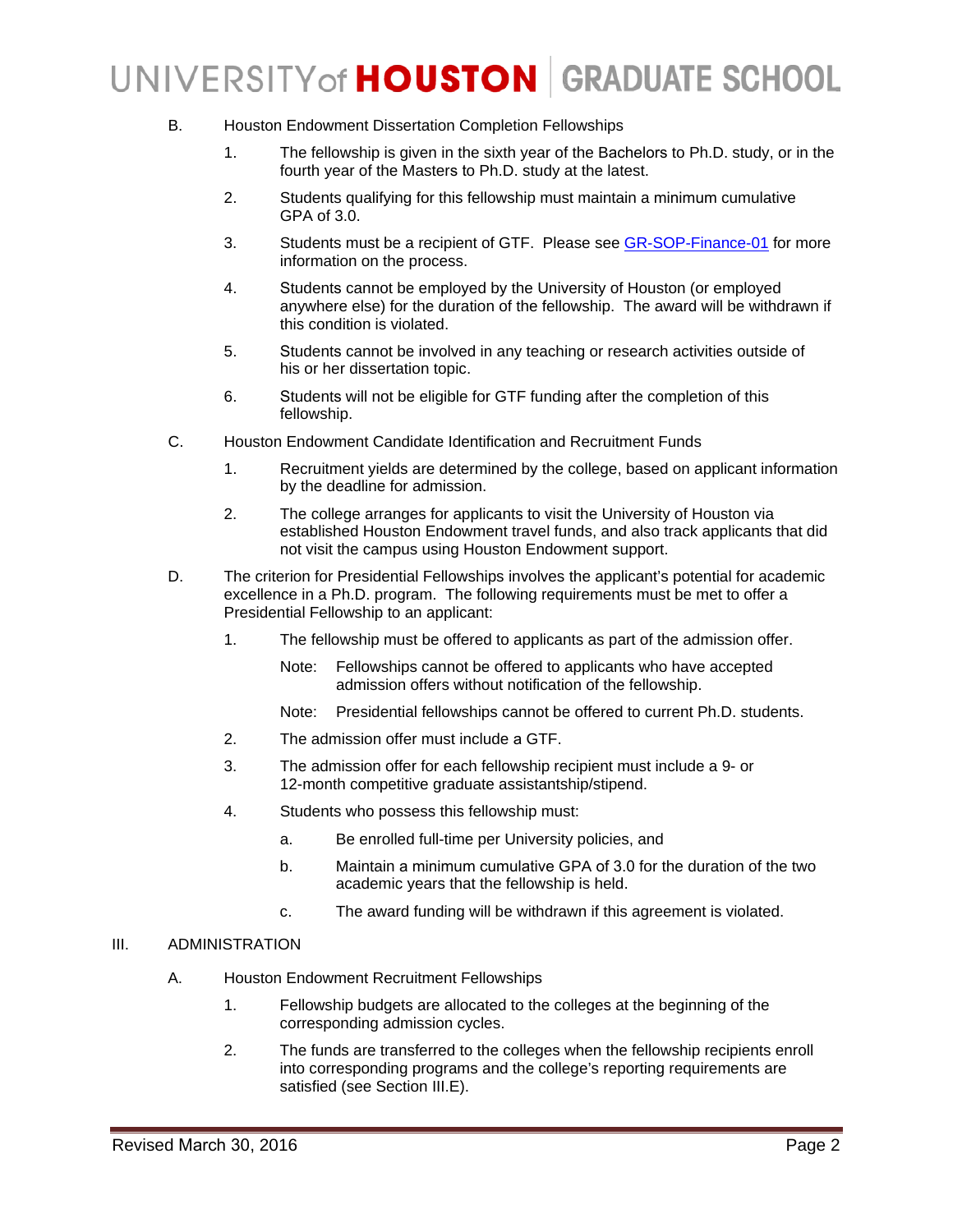- 3. Colleges need to have a well-documented process, published on the college's web site, specifying the fellowship recipient selection criteria.
- B. Houston Endowment Dissertation Completion Fellowships
	- 1. Fellowship budgets are allocated to the colleges at the beginning of the spring semester for the fellowship awards starting in the fall of the following year.
	- 2. The funds are transferred to the colleges when the fellowship recipients enroll in the fall semester and the college's reporting requirements are satisfied (see Section III[.E\)](#page-2-0).
	- 3. Colleges need to have a well-documented process, published on the college's web site, specifying the fellowship recipient selection criteria.
- C. Houston Endowment Candidate Identification and Recruitment Funds
	- 1. Fellowship budgets are allocated and distributed to the colleges at the beginning of the corresponding admission cycles, provided the reporting requirements from the previous recruitment cycle are satisfied (see Section III[.E\)](#page-2-0).
	- 2. The college identifies student candidates based on application completion and evaluation by faculty. Applicants determined with high skills sets, test scores, transcripts and/or excellent research topics will be invited to campus for additional interviews.
- D. Presidential Fellowships
	- 1. Fellowship budgets are allocated to the colleges at the beginning of the corresponding admission cycles.
	- 2. The funds are transferred to the colleges when the fellowship recipients enroll into corresponding programs and the college's reporting requirements are satisfied (see Section III[.E\)](#page-2-0).
- <span id="page-2-0"></span>E. Reporting Requirements (The college's deadline to deliver the Excel spreadsheet and copies of required documentation to the UH Graduate School is the first Monday in October)
	- 1. Information/documentation needed from the college for each recruitment fellowship recipient:
		- a. Student's ID (Empl\_ID)
		- b. Recipient's first and last name
		- c. PDF copy of the recipient's admission offer letter (required)
		- d. Date of the recipient's first semester to enroll
		- e. Verified enrollment hours (full-time enrollment required)
	- 2. Documentation on the percentage of the applicants who accepted UH admission offers and enrolled (**Recruitment Yields**) for the following cohorts of applicants:
		- a. Number of applicants who visited the campus supported by Houston Endowment travel funds
		- b. Number of **all** applicants who did not visit the campus using Houston Endowment support
		- c. Number of applicants who were awarded Houston Endowment **Fellowships**
		- d. Number of applicants who were awarded Presidential Fellowships